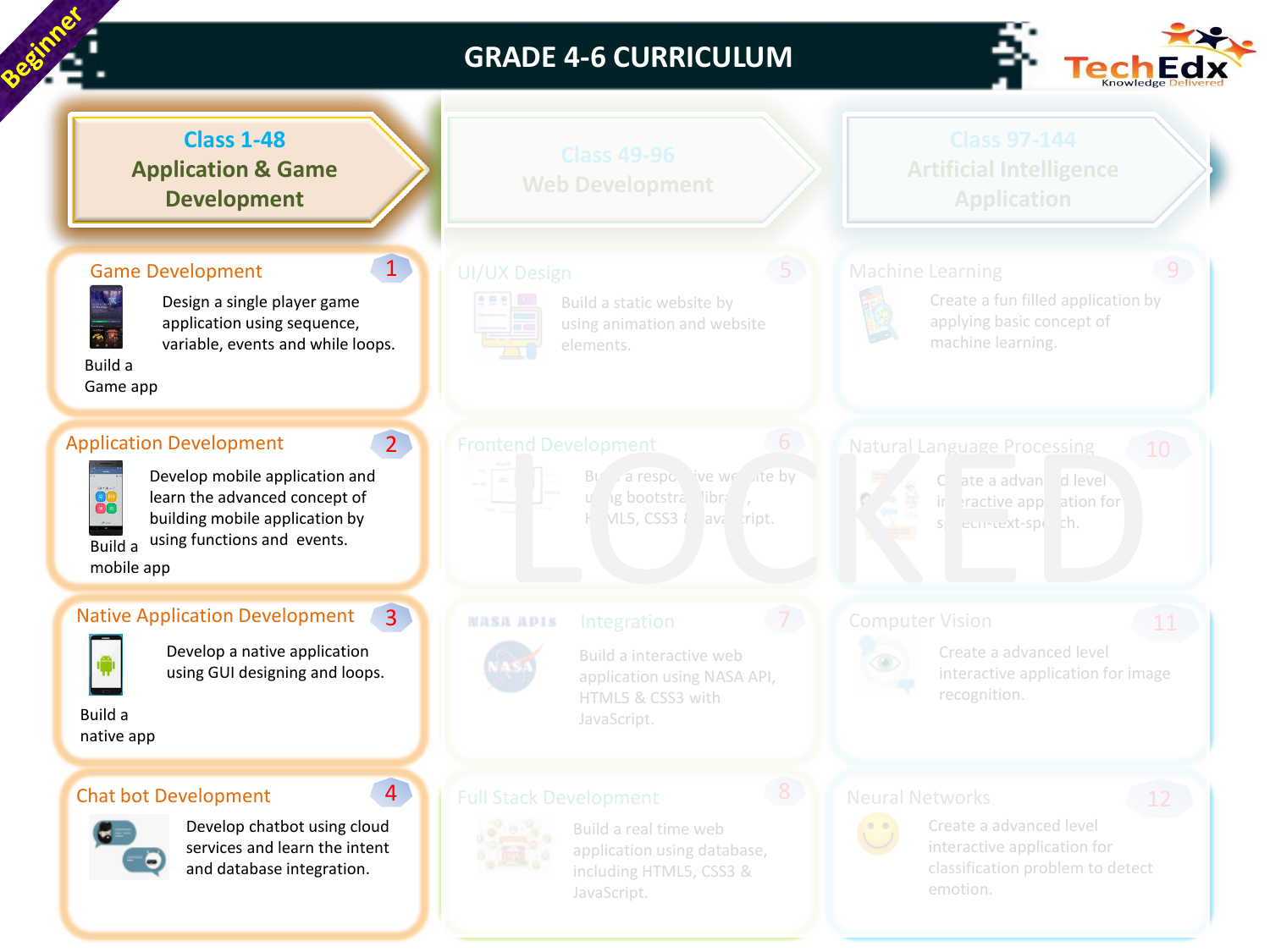

## **GRADE 7-9 CURRICULUM**